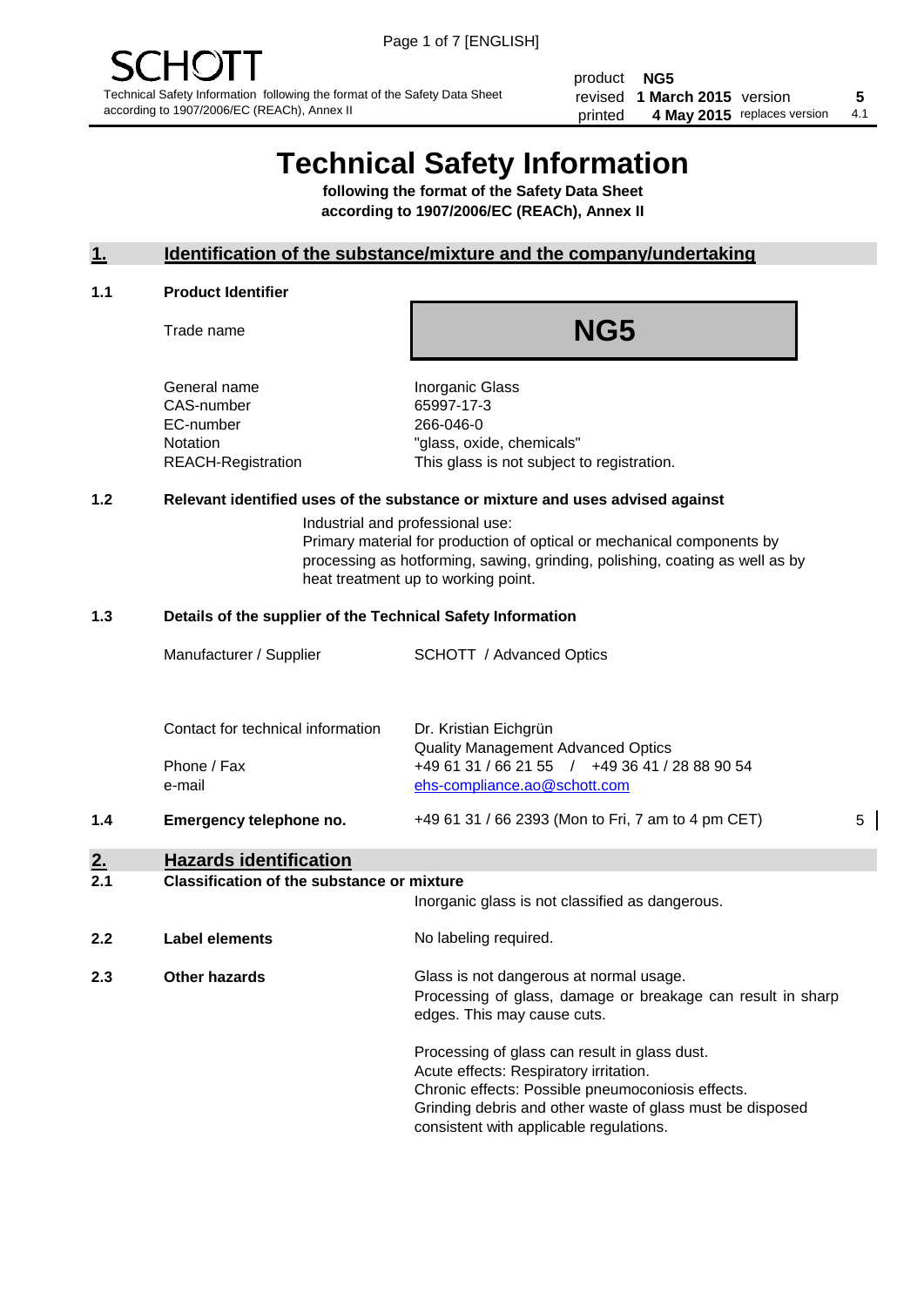#### **3. Composition/information on ingredients**

#### **3.1 Substances**

As the substance glass is not included in the candidate list of substances of very high concern, currently there are no information duties according to article 33 of REACH. However for the production of glass we may use substances, which are on the candidate list and had been included in Annex XIV of the REACH regulation or could be included in future . These powdery substances are not present as such in the final glass; they are fully integrated into the glass matrix through the melting process. Thus they loose their original characteristics. The main components are listed as additional information in chapter 16. For more information please refer to ehs-compliance.ao@schott.com.

#### **3.2 Mixtures**

Glass is classified as substance acc. to regulation (EC) No 987/2008 (amending of Reach-Reg.).

#### **4. First aid measures**

#### **4.1 Description of first aid measures**

| <b>General information</b> | Glass is no hazardous substance. The following information<br>refer to glass dust and glass splinter which may result from<br>processing or breakage. |  |
|----------------------------|-------------------------------------------------------------------------------------------------------------------------------------------------------|--|
| After inhalation           | Supply fresh air; consult doctor in case of complaints                                                                                                |  |
| After skin contact         | Normally not dangerous.                                                                                                                               |  |
|                            | Consult doctor in case of complaints.                                                                                                                 |  |
| After eye contact          | Rinse under running water.                                                                                                                            |  |
|                            | Consult doctor in case of complaints.                                                                                                                 |  |
| <b>After swallowing</b>    | Consult doctor                                                                                                                                        |  |

#### **4.2 Most important symptoms and effects, both acute and delayed**

none known

**4.3 Indication of immediate medical attention and special treatment needed** 

|     |                                                                     | none                           |
|-----|---------------------------------------------------------------------|--------------------------------|
| 5.  | <b>Fire fighting measures</b>                                       |                                |
| 5.1 | <b>Extinguishing media</b>                                          | no requirements                |
| 5.2 | Special hazards arising from the substance or mixture               | none. Glass is noncombustible. |
| 5.3 | <b>Advice for firefighters</b>                                      | none                           |
| 6.  | <b>Accidental release measures</b>                                  |                                |
| 6.1 | Personal precautions, protective equipment and emergency procedures |                                |
|     |                                                                     | none                           |
| 6.2 | <b>Environmental Precautions</b>                                    | none                           |
| 6.3 | Methods and material for containment and cleaning up                | none                           |
| 6.4 | Reference to other sections                                         | none                           |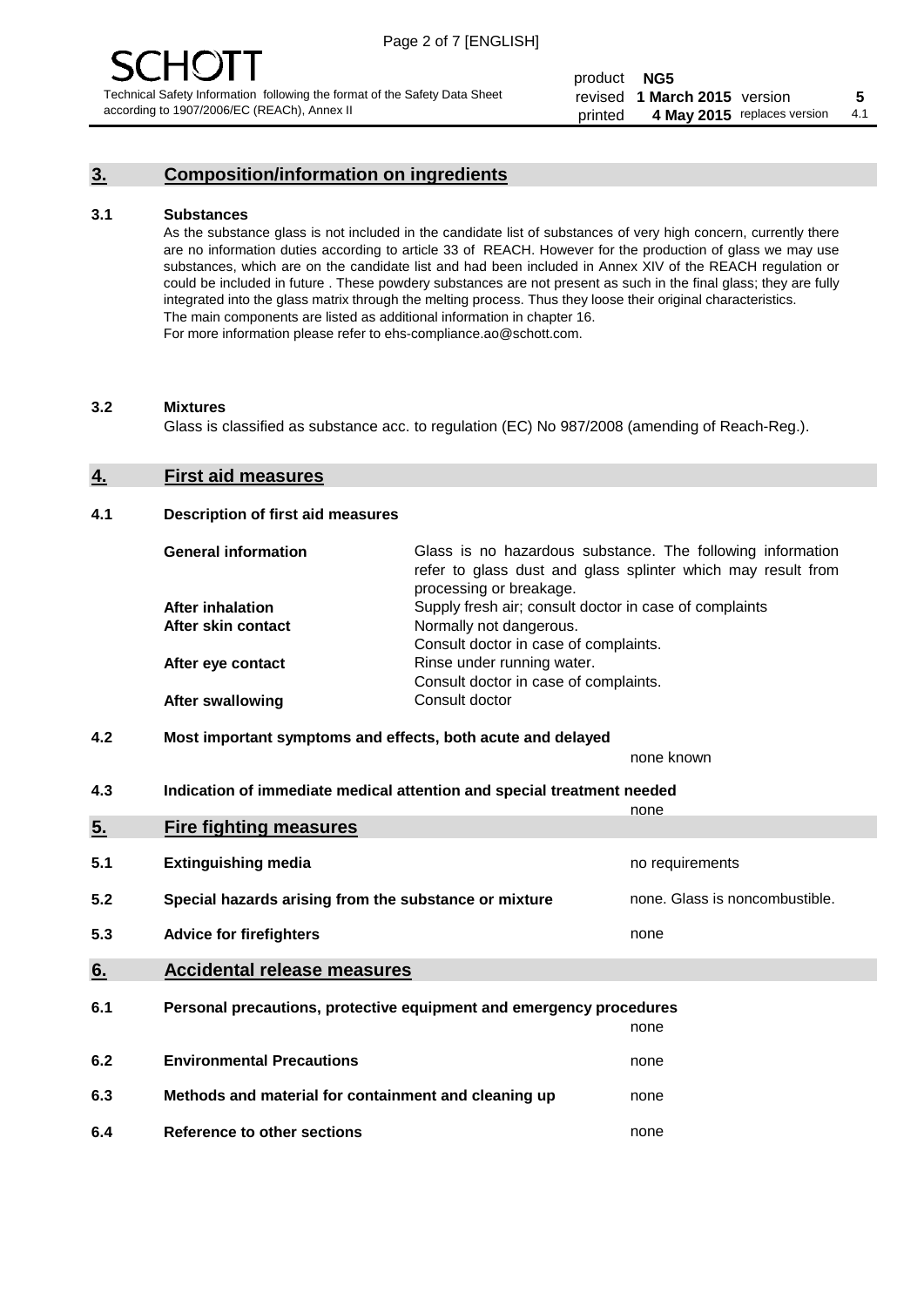

product **NG5** revised **5 1 March 2015** version printed 4 May 2015 replaces version 4.1

| $\underline{7}$ . | <b>Handling and storage</b>                                                                                                                                                                                                                                                                                                                                                                                                    |                                                                                                                                                                                                                                                                                                                                        |
|-------------------|--------------------------------------------------------------------------------------------------------------------------------------------------------------------------------------------------------------------------------------------------------------------------------------------------------------------------------------------------------------------------------------------------------------------------------|----------------------------------------------------------------------------------------------------------------------------------------------------------------------------------------------------------------------------------------------------------------------------------------------------------------------------------------|
| 7.1               | <b>Precautions for safe handling</b>                                                                                                                                                                                                                                                                                                                                                                                           | Avoid breakage because of injury risk by sharp edges.                                                                                                                                                                                                                                                                                  |
| 7.2               | Conditions for safe storage, including any incompatibilities                                                                                                                                                                                                                                                                                                                                                                   | Store in dry environment. Avoid excessive humidity.                                                                                                                                                                                                                                                                                    |
| 7.3               | Specific end use(s)                                                                                                                                                                                                                                                                                                                                                                                                            | see section 1.2                                                                                                                                                                                                                                                                                                                        |
| 8.                | <b>Exposure controls / personal protection</b>                                                                                                                                                                                                                                                                                                                                                                                 |                                                                                                                                                                                                                                                                                                                                        |
| 8.1               | <b>Control parameters</b><br>Regulation<br>Value<br>0.3 mg / $m^3$<br>no information<br>peak limit<br>teratogenic                                                                                                                                                                                                                                                                                                              | In case of dust formation, declaration for FUSED SILICA, CAS-No: 60676-86-0<br>TRGS 900 - GERMAN OCCUPATIONAL EXPOSURE LIMIT VALUES (01/2006)<br>(EXPOSURE LIMIT VALUE) with reference to the respirable fraction.<br>There is no reason to fear a risk of damage to the developing embryo<br>or foetus when limit value is adhered to |
| 8.2               | <b>Exposure controls</b><br>Technical measures and appropriate work processes have higher priority than personal<br>protective equipment. Provide adequate ventilation by local exhaust ventilation or ventilation<br>in general.<br>Adequate assessment tools for verification of effectivity of the protective measures includes<br>methods of measurements as described in "Technischen Regeln for Gefahrstoffe (TRGS) 402. |                                                                                                                                                                                                                                                                                                                                        |
|                   | <b>Respiratory Protection</b>                                                                                                                                                                                                                                                                                                                                                                                                  | Technical<br>measure: wet grinding/processing, avoid dust<br>formation.<br>If glass dust or particulates are above the national exposure<br>limits use a national approved respirator for dust and fibers.                                                                                                                             |
|                   | <b>Hand Protection</b>                                                                                                                                                                                                                                                                                                                                                                                                         | Use protective gloves and safety wristbands for protection<br>against cut injuries.                                                                                                                                                                                                                                                    |
|                   | Eye Protection                                                                                                                                                                                                                                                                                                                                                                                                                 | Use industrial safety glasses that meet national standards.                                                                                                                                                                                                                                                                            |
|                   | <b>Personnel Protection</b>                                                                                                                                                                                                                                                                                                                                                                                                    | Use safety skirting for protection from sharp edges.<br>Wear safety shoes.                                                                                                                                                                                                                                                             |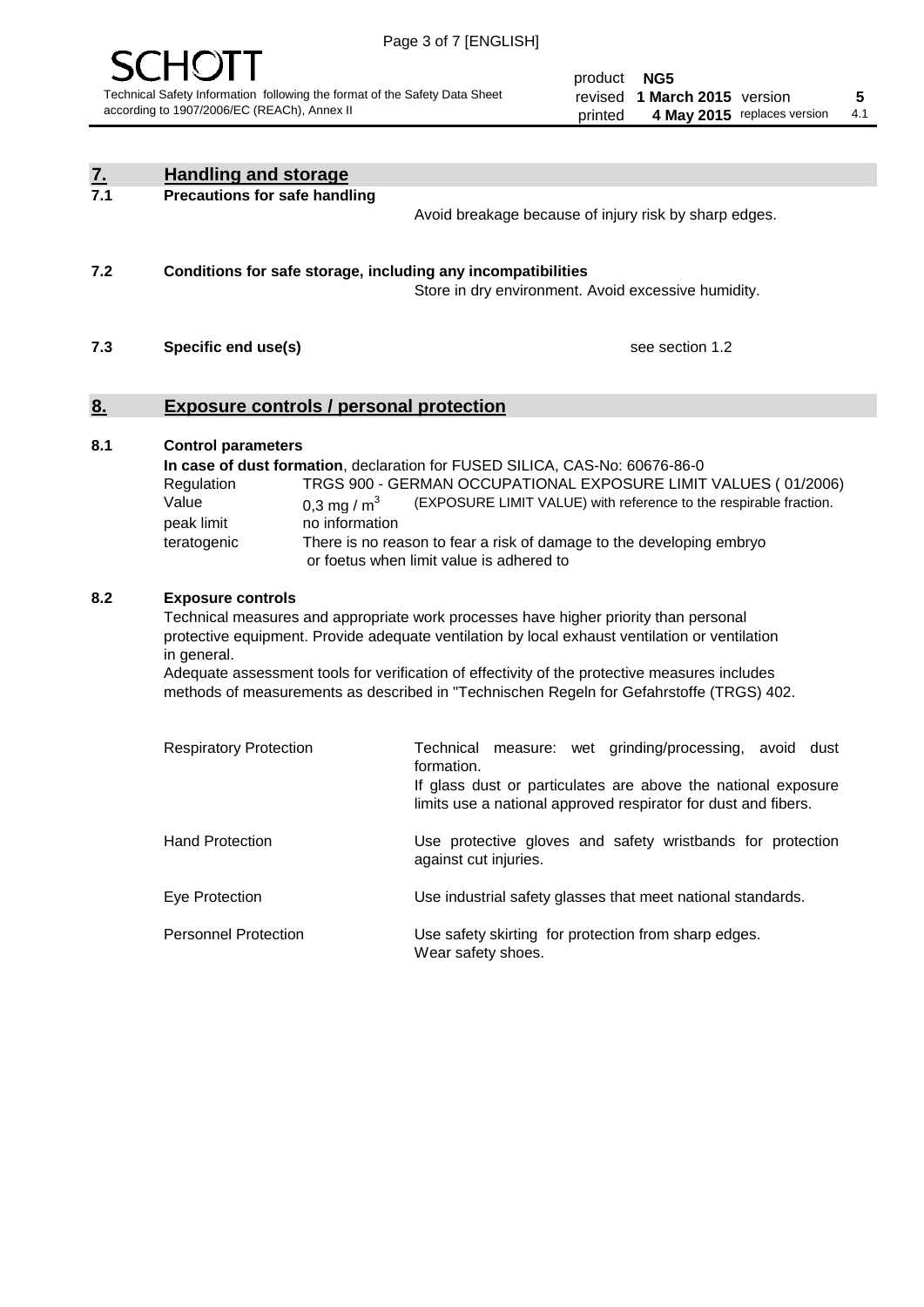#### **9. Physical and chemical properties**

#### **9.1 Information on basic physical and chemical properties**

|     | Appearance                            |                                                    |
|-----|---------------------------------------|----------------------------------------------------|
|     | <b>Physical state</b>                 | solid                                              |
|     | <b>Colour</b>                         | transparent or coloured                            |
|     | <b>Odour</b>                          | odourless                                          |
|     | pH-value                              | not applicable                                     |
|     | <b>Boilling point/boilling range</b>  | not applicable                                     |
|     | Melting point/melting range           | 474 °C                                             |
|     |                                       | Transformation temperature according to ISO 7884-8 |
|     | <b>Flashpoint</b>                     | not combustible                                    |
|     | <b>Combustibility</b>                 | not combustible                                    |
|     | Ignition temperature                  | none                                               |
|     | <b>Auto flammability</b>              | none                                               |
|     | Danger of explosion                   | none                                               |
|     | <b>Explosive limits upper / lower</b> | none                                               |
|     | <b>Oxidizing characteristics</b>      | none                                               |
|     | Vapour pressure                       | not applicable                                     |
|     | Density (20 °C)                       | $2,43$ g/ccm                                       |
|     | <b>Water solubility</b>               | not applicable                                     |
|     | <b>Fat solubility</b>                 | not applicable                                     |
|     | n-octanol-water partition coefficient | not applicable                                     |
|     | <b>Other information</b>              | none                                               |
| 9.2 | <b>Other information</b>              | none                                               |

#### **10. Stability and Reactivity**

#### **10.1 Reactivity**

Glass is a stable material. Glass is inert to many chemicals, but may react to hot, strong alkaline solutions and with hydrofluoric, fluorosilicic and phosphoric acids. When heated to temperatures above the melting point, metal oxide fumes may be emitted.

Glass is an amorphous, inorganic, usually transparent or translucent substance consisting of a mixture of silicates or sometimes borates or phosphates as glass formers. With additions of modifiers a melt is produced at high temperatures, that cools to a solid state without crystallization.

#### **10.2 Chemical stability**

Glass is stable at normal environmental conditions.

**10.3 Possibility of hazardous reactions** 

No hazardous reactions at intended use.

| 10.4 | <b>Conditions to avoid</b>              | see section 10.1 |
|------|-----------------------------------------|------------------|
| 10.5 | Incompatible materials                  | see section 10.1 |
| 10.6 | <b>Hazardous decomposition products</b> | see section 10.1 |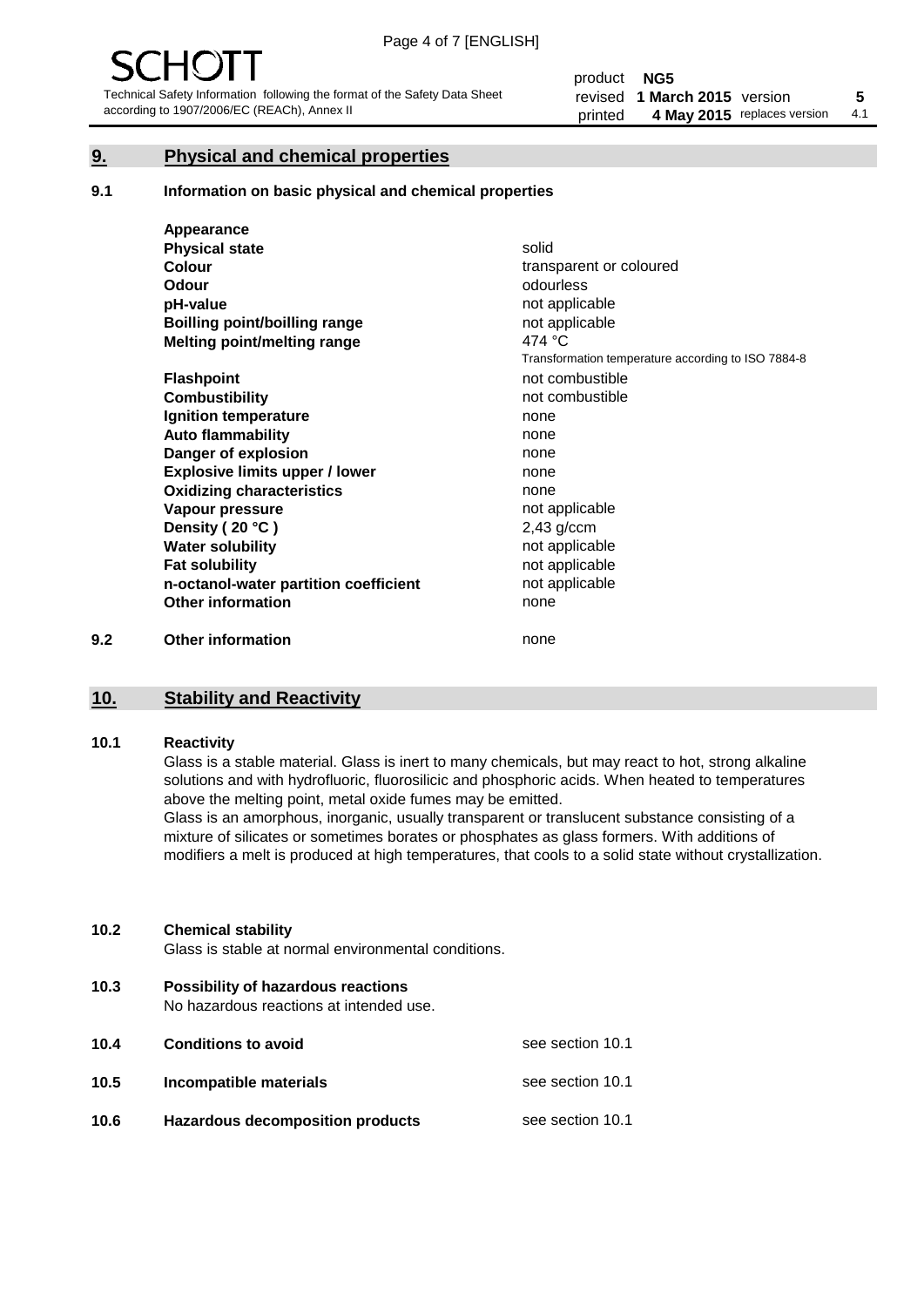

#### **11. Toxicological information**

**11.1 Information on toxicological effects** Toxicological data are not available.

#### **12. Ecological information**

- **12.1 Toxicity**
- **12.2 Persistence and degradability**
- **12.3 Bioaccumulative potential**
- **12.4 Mobility in soil**
- **12.5 Results of PBT and vPvB assessment**
- **12.6 Other adverse effects**

#### **13. Disposal considerations**

**13.1 Waste treatment methods**

Disposal according to local regulations

unknown unknown unknown unknown

unknown unknown

| <u>14.</u> | <b>Transport information</b>                                            |                     |
|------------|-------------------------------------------------------------------------|---------------------|
| 14.1       | <b>UN Number</b>                                                        | no requirements     |
| 14.2       | <b>UN Proper Shipping Name</b>                                          | no requirements     |
| 14.3       | <b>Transport hazard class(es)</b>                                       | no requirements     |
| 14.4       | Packing group                                                           | no requirements     |
| 14.5       | <b>Environmental hazards</b>                                            | no requirements     |
| 14.6       | Special precautions for user                                            | see sections 6 to 8 |
| 14.7       | Transport in bulk according to Annex II of MARPOL73/78 and the IBC Code |                     |
|            |                                                                         | no requirements     |

#### **15. Regulatory information**

#### **15.1 Safety, health and environmental regulations/legislation specific for the substance or mixture**

**REACH** Under REACH glass is classified as a "Substance". According to Appendix V Number 11 of the REACh regulation glass is exempted from registration if specified conditions are met. SCHOTT AG, Advanced Optics has examined this conditions for its products. This glass is not subject to registration.

**RoHS** This glass does not contain - according to our knowledge - materials in concentrations, whose placing on the market is forbidden in accordance to the current requirements of the European Directive 2011/65/EU.

#### **United Nations Globally Harmonized System (UN-GHS) related to safety information.**

This information considers also the requirements of the UN-GHS related to safety information.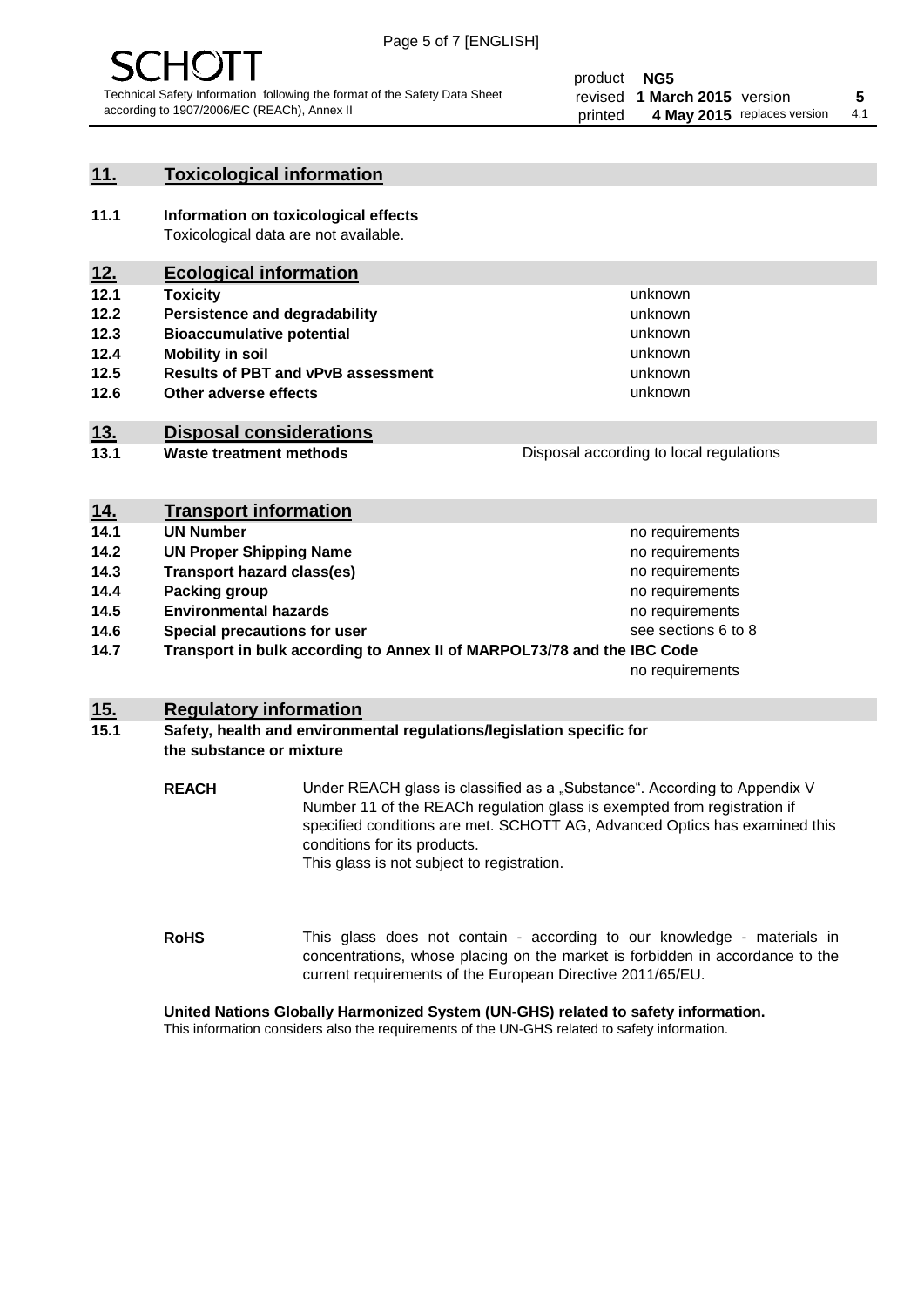# - JF

Technical Safety Information following the format of the Safety Data Sheet according to 1907/2006/EC (REACh), Annex II

#### product **NG5** revised **5 1 March 2015** version printed 4 May 2015 replaces version 4.1

#### **15.2 Chemical Safety Assessment**

A Chemical Safety Assessment has not been carried out.

#### **16. Other information**

#### **16.1 Composition of mixture according to raw materials, based on the oxides.**

| chemical        |               | proportion    | <b>SVHC (REACH)</b> | Reg.  | <b>OSHA</b>                                             | <b>ACGIH</b>        | Carc. |
|-----------------|---------------|---------------|---------------------|-------|---------------------------------------------------------|---------------------|-------|
| name            | <b>CAS-No</b> | of weigth (%) | (Y/N)               | (Y/N) | <b>PEL</b>                                              | <b>TLV</b>          | (Y/N) |
| Aluminum Oxide  | 1344-28-1     | $1 - 10$      | No                  | Yes   | $15 \text{ mg/m}^3$                                     | $10 \text{ mg/m}^3$ | No    |
| Boron Oxide     | 1303-86-2     | $10 - 20$     | Yes                 | Yes   | $15 \text{ mg/m}^3$                                     | $10 \text{ ma/m}^3$ | No    |
| Cobalt Oxide    | 1308-04-9     | < 1           | No.                 | Yes   | 0.1 mg/m <sup>3</sup> 0.02 mg/m <sup>3</sup>            |                     | No    |
| Fluorine        | 68188-85-2    | $1 - 10$      | No                  | Yes   | 2.5 mg/m <sup>3</sup> 2.5 mg/m <sup>3</sup>             |                     | No    |
| Iron Oxide      | 1309-37-1     | $1 - 10$      | No                  | Yes   | $10 \text{ mg/m}^3$                                     | $5 \text{ mg/m}^3$  | No    |
| Potassium Oxide | 12136-45-7    | $10 - 20$     | No                  | No.   | N/A                                                     | N/A                 | No    |
| Sodium Oxide    | 1313-59-3     | < 1           | No                  | No    | N/A                                                     | N/A                 | No    |
| Silica          | 14808-60-7    | $60 - 70$     | No.                 | Yes   | 0.1 mg/m <sup>3</sup> 0.025 mg/m <sup>3</sup>           |                     | No    |
| Zinc Oxide      | 1314-13-2     | $1 - 10$      | No                  | Yes   | 5 mg/m <sup>3</sup> (fume) 2 mg/m <sup>3</sup> (R dust) |                     | No    |

**The classification and limiting values are valid for the raw materials, see section 3. Glass is not a substance of very high concern (SVHC).**

#### **Explanations to the data in the table**

| SVHC(REACH)        | The raw material is listed in the candidate list of the substances of very high<br>concern                                                                 |
|--------------------|------------------------------------------------------------------------------------------------------------------------------------------------------------|
| Reg.               | Regulated chemical substance per list OSHA Regulations (Standards - 29 CFR)<br>Subpart 1910.1000 Tables Z1 to Z3 Limits for Air Contaminants               |
| OSHA / PEL         | Permissible exposure limit – for chemical materials, issued by the OSHA                                                                                    |
| <b>ACGIH / TLV</b> | Threshold limit value - chemical substances classification by the ACGIH                                                                                    |
| <b>OSHA</b>        | Occupational Safety and Health Administration, an organization of the US.<br>Department of Labor (www.osha.gov).                                           |
| ACGIH              | American Conference of Governmental Industrial Hygienists (ACGIH), an<br>member-based organization that advances occupational and environmental<br>health. |
| Carc.              | Chemical substance classified as carcinogen                                                                                                                |